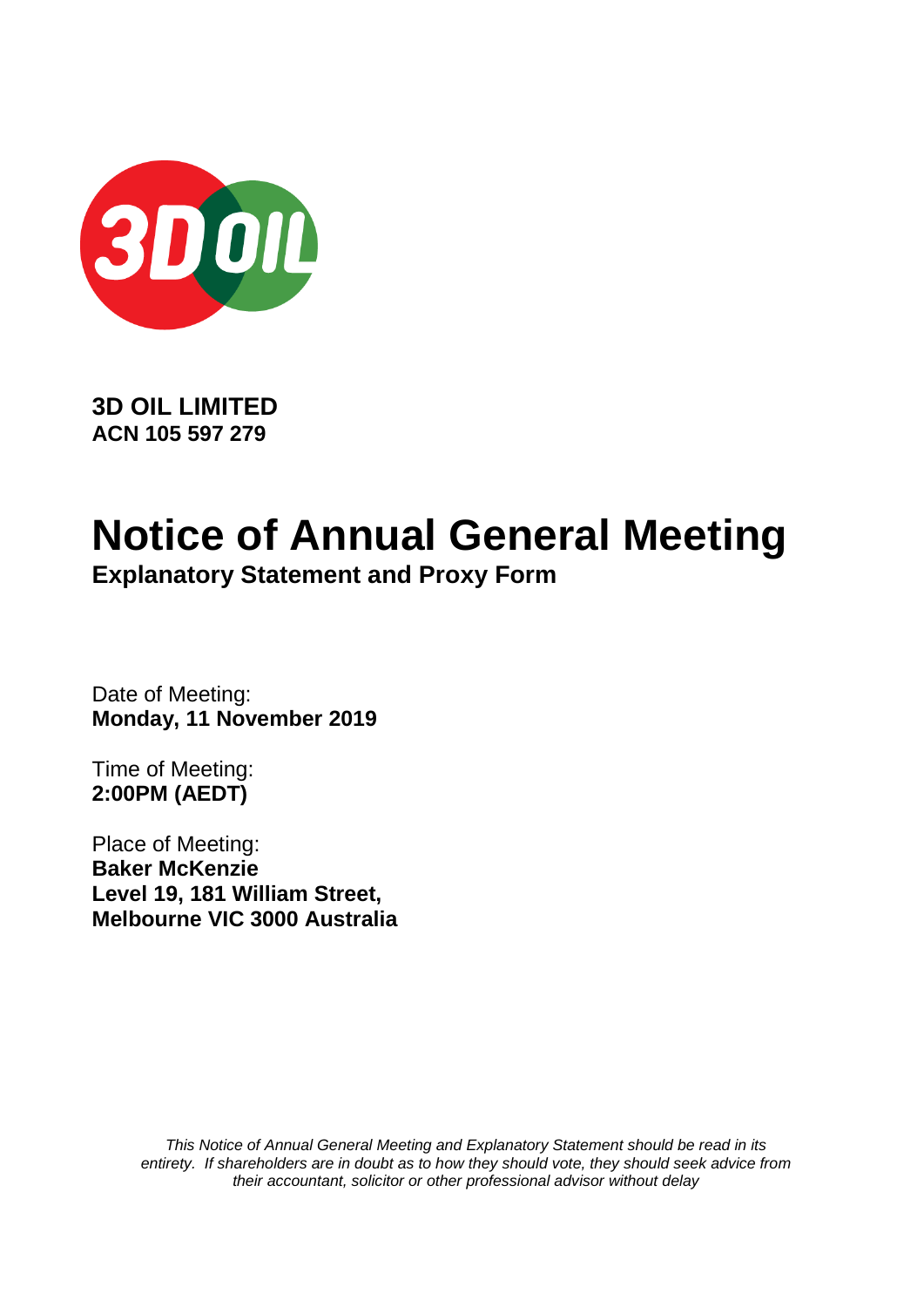### **3D OIL LIMITED**

**ACN 105 597 279**

**Registered office: Level 18, 41 Exhibition Street, Melbourne, Victoria 3000**

#### **NOTICE OF ANNUAL GENERAL MEETING**

**Notice is hereby given that the Annual General Meeting of Members of 3D Oil Limited (the "Company") will be held at Baker McKenzie, Level 19, 181 William Street, Melbourne VIC 3000 at 2:00pm (AEDT) on Monday, 11 November 2019.**

## **AGENDA**

The Explanatory Statement and proxy form which accompany and form part of this Notice, include defined terms and describe in more detail the matters to be considered. Please consider this Notice, the Explanatory Statement and the proxy form in their entirety.

#### **ORDINARY BUSINESS**

#### **Receipt and consideration of Accounts & Reports**

To receive and consider the financial report of the Company and the related reports of the Directors (including the Remuneration Report) and auditors for the year ended 30 June 2019.

*Note: Except for as set out in Resolution 1, there is no requirement for shareholders to approve these reports. Accordingly no resolution will be put to shareholders on this item of business.*

#### **Resolution 1: Adoption of Remuneration Report**

To consider and, if thought fit, to pass the following resolution as an ordinary resolution:

*"That for the purpose of section 250R(2) of the Corporations Act 2001 and for all other purposes, the Remuneration Report (included in the Directors' report) for the financial year ended 30 June 2019 be adopted."*

#### **Resolution 2: Re-election of Mr Leo De Maria as a Director of the Company**

To consider and, if thought fit, pass the following resolution as an ordinary resolution:

*"That Mr Leo De Maria, who retires by rotation as a Non-Executive Director in accordance with the Constitution of the Company and being eligible, offers himself for re-elected as a Non-Executive Director of the Company."*

#### **Resolution 3: Approval of Proposed Issue of Fully Paid Ordinary shares to Directors**

To consider and, if thought fit, pass the following resolutions as ordinary resolutions:

#### **Resolution 3(a)**

*"That for the purpose of Listing Rule 10.11 and for all other purposes and pursuant to an ASX waiver granted, Shareholder approval is given for the Company to issue Mr Noel Newell (or his nominee), a Director of the Company, fully paid ordinary shares in satisfaction of Directors' fees payable in the event Mr Newell decides to*  take fully paid ordinary shares in lieu of a physical cash payment for fees and on the basis as set out in the *accompanying Explanatory Statement."*

#### **Resolution 3(b)**

*"That for the purpose of Listing Rule 10.11 and for all other purposes and pursuant to an ASX waiver granted, Shareholder approval is given for the Company to issue Mr Leo De Maria (or his nominee), a Director of the Company, fully paid ordinary shares in satisfaction of Directors' fees payable in the event Mr De Maria decides*  to take fully paid ordinary shares in lieu of a physical cash payment for fees and on the basis as set out in the *accompanying Explanatory Statement."*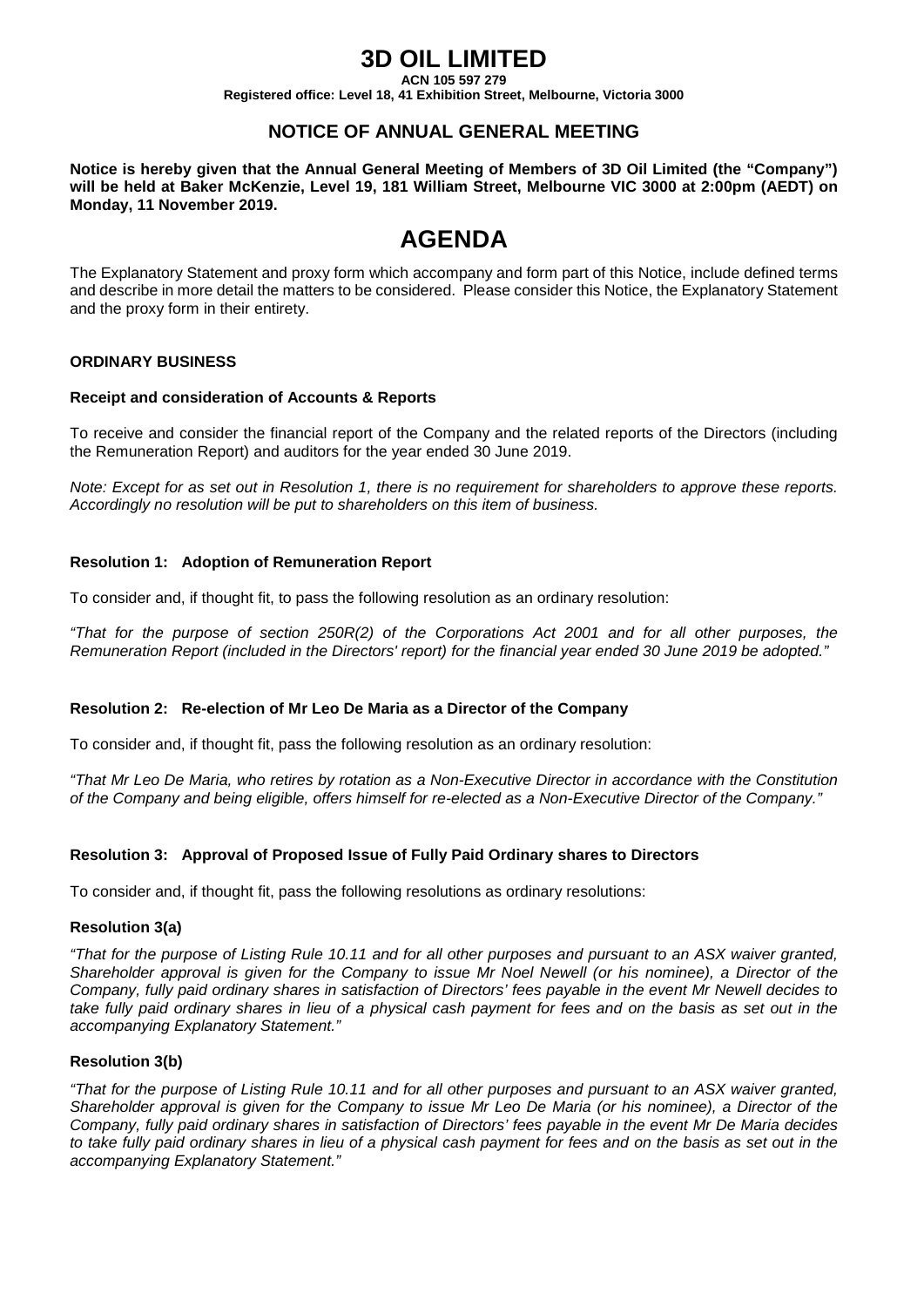#### **Resolution 3(c)**

*"That for the purpose of Listing Rule 10.11 and for all other purposes and pursuant to an ASX waiver granted, Shareholder approval is given for the Company to issue Mr Ian Tchacos (or his nominee), a Director of the Company, fully paid ordinary shares in satisfaction of Directors' fees payable in the event Mr Tchacos decides to*  take fully paid ordinary shares in lieu of a physical cash payment for fees and on the basis as set out in the *accompanying Explanatory Statement."* 

#### **SPECIAL BUSINESS**

#### **Resolution 4: Approval of 10% Placement Facility**

To consider and, if thought fit, pass the following resolution as a special resolution:

*"That, pursuant to and in accordance with Listing Rule 7.1A and for all other purposes, Shareholders approve the issue of Equity Securities up to 10% of the issued capital of the Company (at the time of the issue) calculated in accordance with the formula prescribed in Listing Rule 7.1A.2 and on the terms and conditions in the Explanatory Statement"* 

#### **BY ORDER OF THE BOARD**

uffreyal

**Melanie Leydin Company Secretary** Dated: 26 September 2019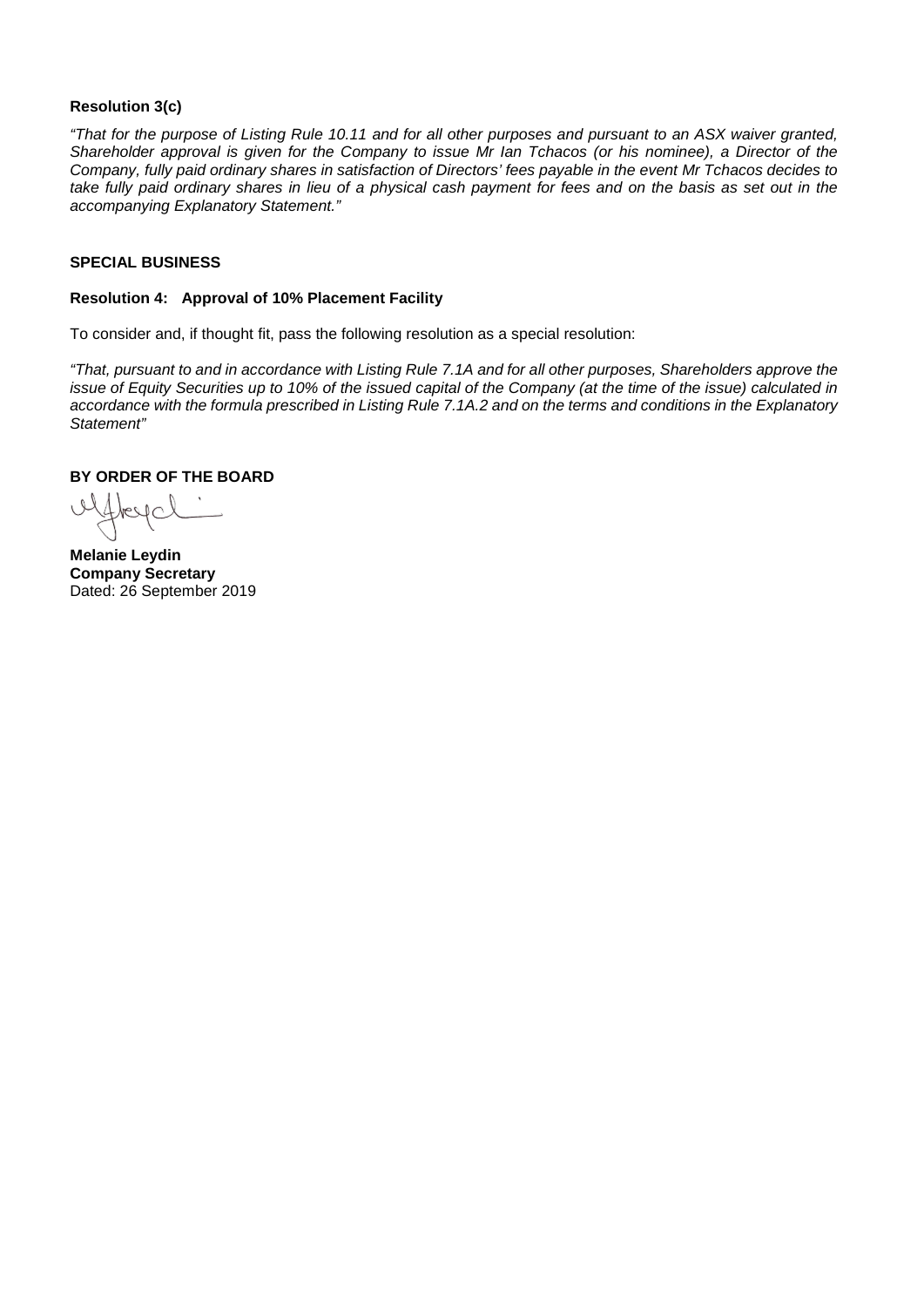#### **Notes**

- **1. Entire Notice:** The details of the resolutions contained in the Explanatory Notes accompanying this Notice of Meeting should be read together with, and form part of, this Notice of Meeting.
- **2. Record Date:** The Company has determined that for the purposes of the Annual General Meeting, shares will be taken to be held by the persons who are registered as holding the shares at 7.00pm, 48 hours before the date of the Annual General Meeting. Only those persons will be entitled to vote at the Annual General Meeting and transfers registered after that time will be disregarded in determining entitlements to attend and vote at the Annual General Meeting.

#### **3. Proxies**

- a. Votes at the Annual General Meeting may be given personally or by proxy, attorney or representative.
- b. Each shareholder has a right to appoint one or two proxies.
- c. A proxy need not be a shareholder of the Company.
- d. If a shareholder is a company it must execute under its common seal or otherwise in accordance with its constitution or the Corporations Act.
- e. Where a shareholder is entitled to cast two or more votes, the shareholder may appoint two proxies and may specify the proportion of number of votes each proxy is appointed to exercise.
- f. If a shareholder appoints two proxies, and the appointment does not specify the proportion or number of the shareholder's votes, each proxy may exercise half of the votes. If a shareholder appoints two proxies, neither proxy may vote on a show of hands.
- g. A proxy must be signed by the shareholder or his or her attorney who has not received any notice of revocation of the authority. Proxies given by corporations must be signed in accordance with corporation's constitution and Corporations Act.
- h. To be effective, proxy forms must be received by the Company's share registry (Computershare Investor Services Pty Limited) no later than 48 hours before the commencement of the Annual General Meeting, this is no later than 2:00pm (AEDT) Melbourne time on Saturday 9 November 2019. Any proxy received after that time will not be valid for the scheduled meeting.
	- i. By post to Computershare Investor Services Pty Limited, GPO Box 242, Melbourne Victoria 3001
	- ii. In person to Computershare Investor Services Pty Limited, 'Yarra Falls', 452 Johnston Street, Abbotsford Victoria 3067
	- iii. By fax to 1800 783 447 (within Australia) or +61 9473 2555 (outside Australia)
	- iv. Online by going t[o www.investorvote.com.au](http://www.investorvote.com.au/) or by scanning the QR code found on the enclosed proxy form with your mobile device
	- v. For Intermediary Online subscribers only (custodians) please visit [www.intermediaryonline.com](http://www.intermediaryonline.com/) to submit your voting intentions

#### **4. Corporate Representative**

Any corporate shareholder who has appointed a person to act as its corporate representative at the Meeting should provide that person with a certificate or letter executed in accordance with the Corporations Act authorising him or her to act as that company's representative. The authority may be sent to the Company and/or registry in advance of the Meeting or handed in at the Meeting when registering as a corporate representative.

#### **5. Voting Exclusion Statement:**

#### **Resolution 1**

The Company will disregard any votes cast on this resolution (in any capacity) by or on behalf of a member of the Key Management Personnel (being those persons described as such in the Remuneration Report) or a closely related party of such a member unless the vote cast as proxy for a person entitled to vote:

- (a) in accordance with a direction on the proxy form; or
- (b) by the Chairman of the meeting as proxy for a person entitled to vote and the Chairman has received express authority to vote undirected proxies as the Chairman sees fit.

Accordingly, if you intend to appoint a member of Key Management Personnel as your proxy, please ensure that you direct them how to vote. If you intend to appoint the Chairman of the meeting as your proxy, you can direct him to vote by marking the box for Resolution 1. By marking the Chairman's box on the proxy form you acknowledge that the Chairman of the meeting will vote in favour of this item of business as your proxy. The Chairman will vote undirected proxies in favour of Resolution 1.

#### **Resolution 2**

There are no voting exclusions on this resolution.

#### **Resolution 3**

The Company will disregard any votes cast in favour on Resolution 3 by a Director, or a member of the Key Management Personnel or a Closely Related party of such member (Proxy Voter) where they are acting as proxy in contravention of section 250BD of the Corporations Act.

A vote may be cast by a Proxy Voter where the vote is not cast on behalf of the Proxy Voter and either:

- (a) the Proxy Form specifies how that Proxy Voter is to vote; or
- (b) that Proxy Voter is the Chair voting an undirected proxy which expressly authorises the Chair to vote the proxy on a resolution connected with the remuneration of a member of the Key Management Personnel.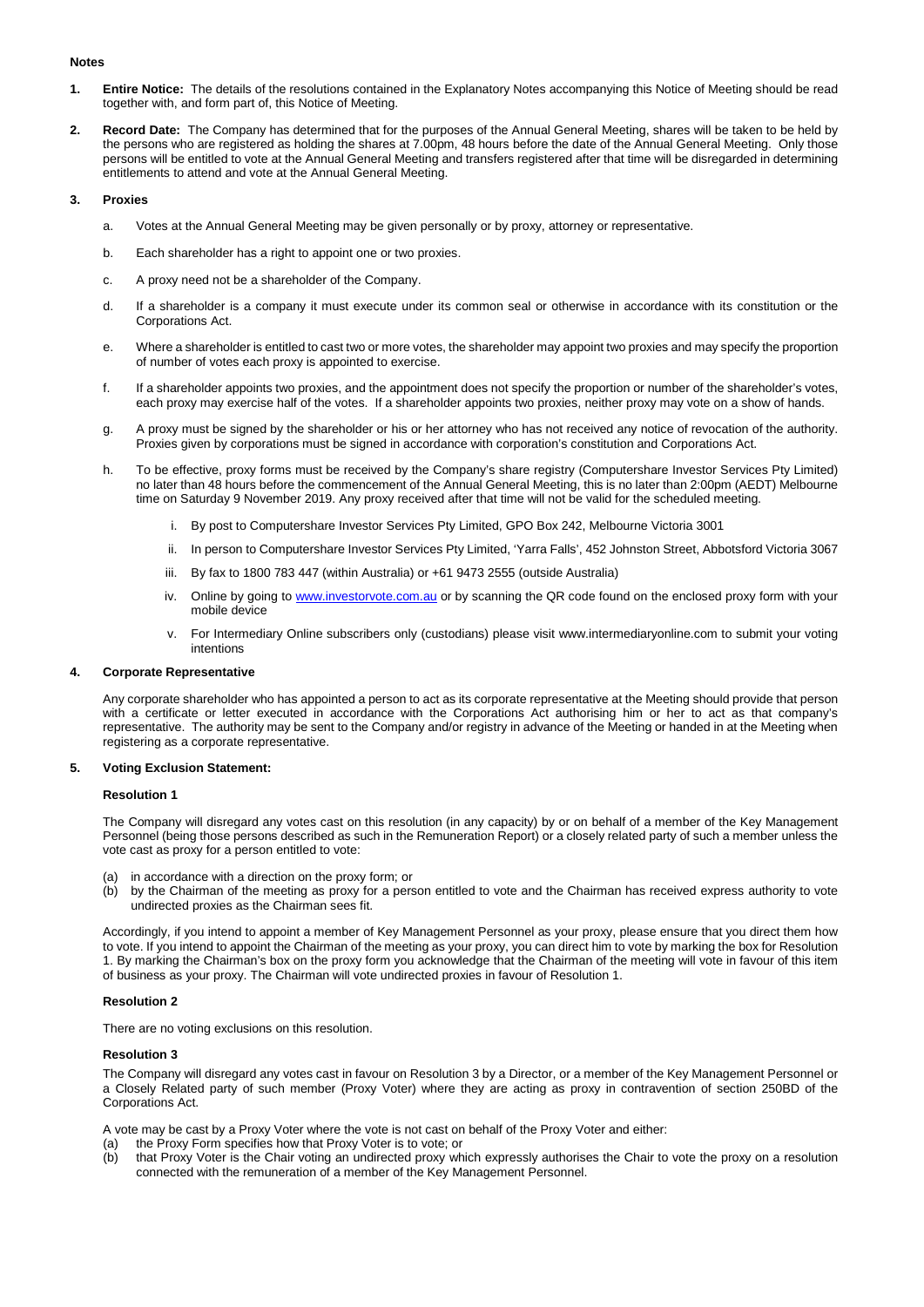#### **Resolution 4**

The Company will disregard any votes cast in favour on Resolution 4 by any person who is expected to participate in the proposed issue or any person who will obtain a material benefit, except a benefit solely in the capacity of a holder of ordinary shares, and any associate of such person.

However, the entity need not disregard a vote if:

- it is cast by a person as proxy for a person who is entitled to vote, in accordance with the directions on the proxy form; or
- it is cast by the person chairing the meeting as proxy for a person who is entitled to vote, in accordance with a direction on the proxy form to vote as the proxy decides.

#### **6. Enquiries**

Shareholders are invited to contact the Company Secretary, Melanie Leydin on (03) 9650 9866 if they have any queries in respect of the matters set out in these documents.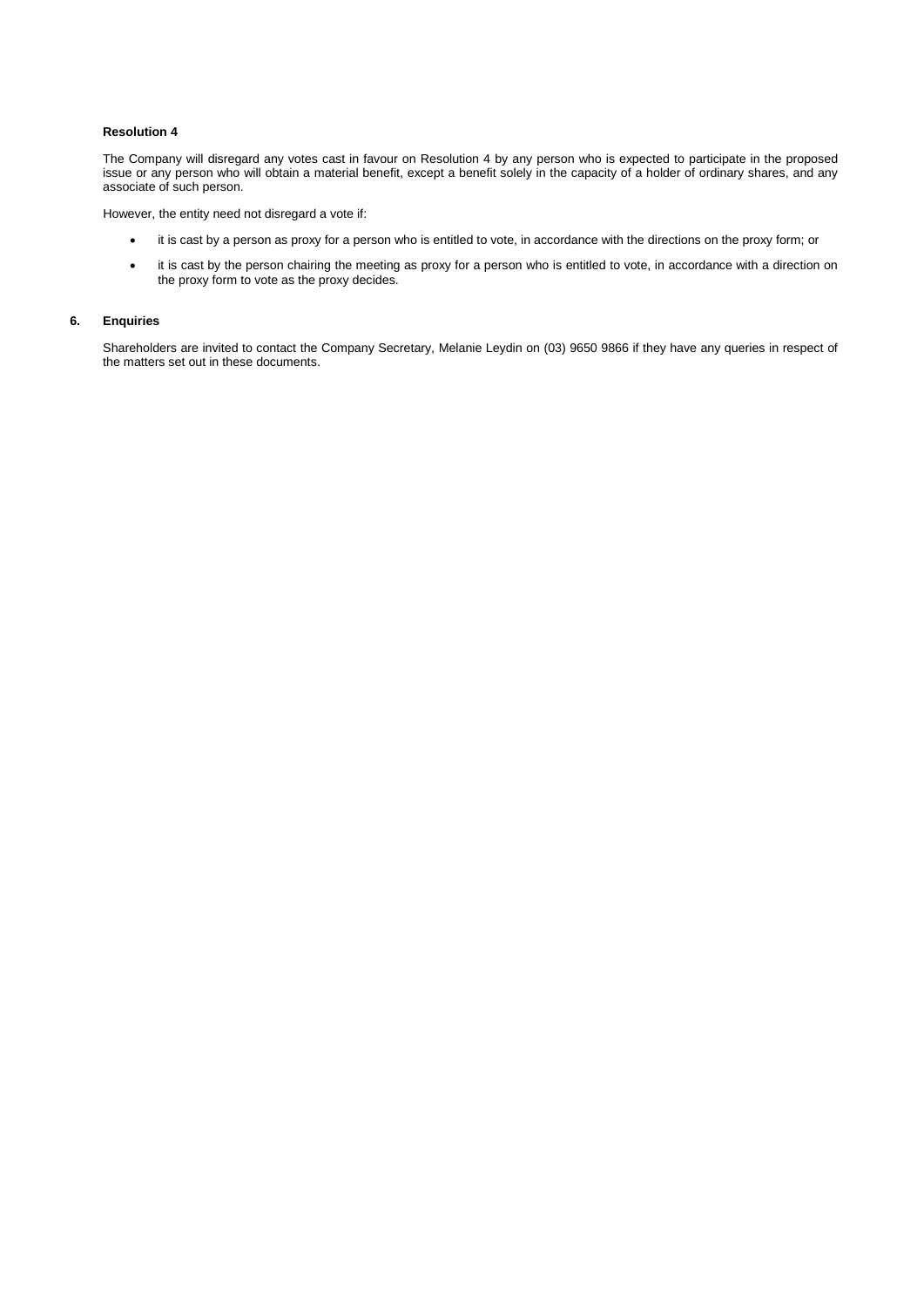#### **EXPLANATORY MEMORANDUM**

#### **Receipt and consideration of Accounts & Reports**

A copy of the Annual Report for the financial year ending 30 June 2019 (which incorporates the Company's financial report, reports of the Directors (including the Remuneration Report) and the auditors) is not enclosed as there is no longer a requirement for the Company to incur the printing and distribution costs associated with doing so for all shareholders. You may obtain a copy free of charge in hard copy form by contacting the Company by phone at (03) 9650 9866, and you may request that this occurs on a standing basis for future years. Alternatively you may access the Annual Report at the Company's website: www.3doil.com.au or via the Company's announcement platform on ASX. Except as set out in Resolution 1, no resolution is required on these reports.

#### **Resolution 1: Adoption of Remuneration Report**

#### *Background*

Section 250R(2) of the Corporations Act requires that a resolution to adopt the Remuneration Report must be put to the vote at the Annual General Meeting. The vote on this Resolution is advisory only and does not bind the Directors or the Company.

The Remuneration Report is set out in the Directors' Report in the Company's 2019 Annual Report. The Remuneration Report sets out the Company's remuneration arrangements for the Directors and senior management of the Company.

In accordance with Section 250SA of the Corporations Act 2001, Shareholders will be provided with a reasonable opportunity to ask questions concerning, or make comments on, the Remuneration Report at the Annual General Meeting.

The Corporations Act requires the Company to put a resolution to Shareholders that in accordance with Division 9 of Part 2G.2 of the Corporations Act, if twenty five (25%) per cent or more of votes that are cast are voted against the adoption of the Remuneration Report at two consecutive Annual General Meetings, Shareholders will be required to vote at the second of those Annual General Meetings on a resolution (a "spill resolution") that another meeting be held within 90 days at which all of the Company's Directors (other than the Managing Director) must go up for re-election.

It is noted that at the Company's last Annual General Meeting, the votes cast against the Remuneration Report represented less than twenty five (25%) per cent of the total votes cast and accordingly, a spill resolution will not under any circumstances be required for the Annual General Meeting.

The Directors will consider the outcome of the vote and comments made by Shareholders on the Remuneration Report at the Meeting when reviewing the Company's remuneration policies.

#### *Directors Recommendation*

Noting that each Director has a personal interest in their own remuneration from the Company (as such interests are described in the Remuneration Report) and, as described in the voting exclusions on this resolution (set out in the Notice of AGM), that each Director (or any Closely Related Party of a Director) is excluded from voting their shares on this resolution, the Directors unanimously recommend that shareholders vote in favour of Resolution 1 to adopt the Remuneration Report.

#### *Voting Exclusions*

The Company will disregard any votes cast on this resolution (in any capacity) by or on behalf of a member of the Key Management Personnel (being those persons described as such in the Remuneration Report) or a closely related party of such a member unless the vote cast as proxy for a person entitled to vote in accordance with a direction on the proxy form.

Any undirected proxies held by Directors or other Key Management Personnel or their closely related parties for the purposes of Resolution 1 (excluding the Chairman) will not be voted on Resolution 1.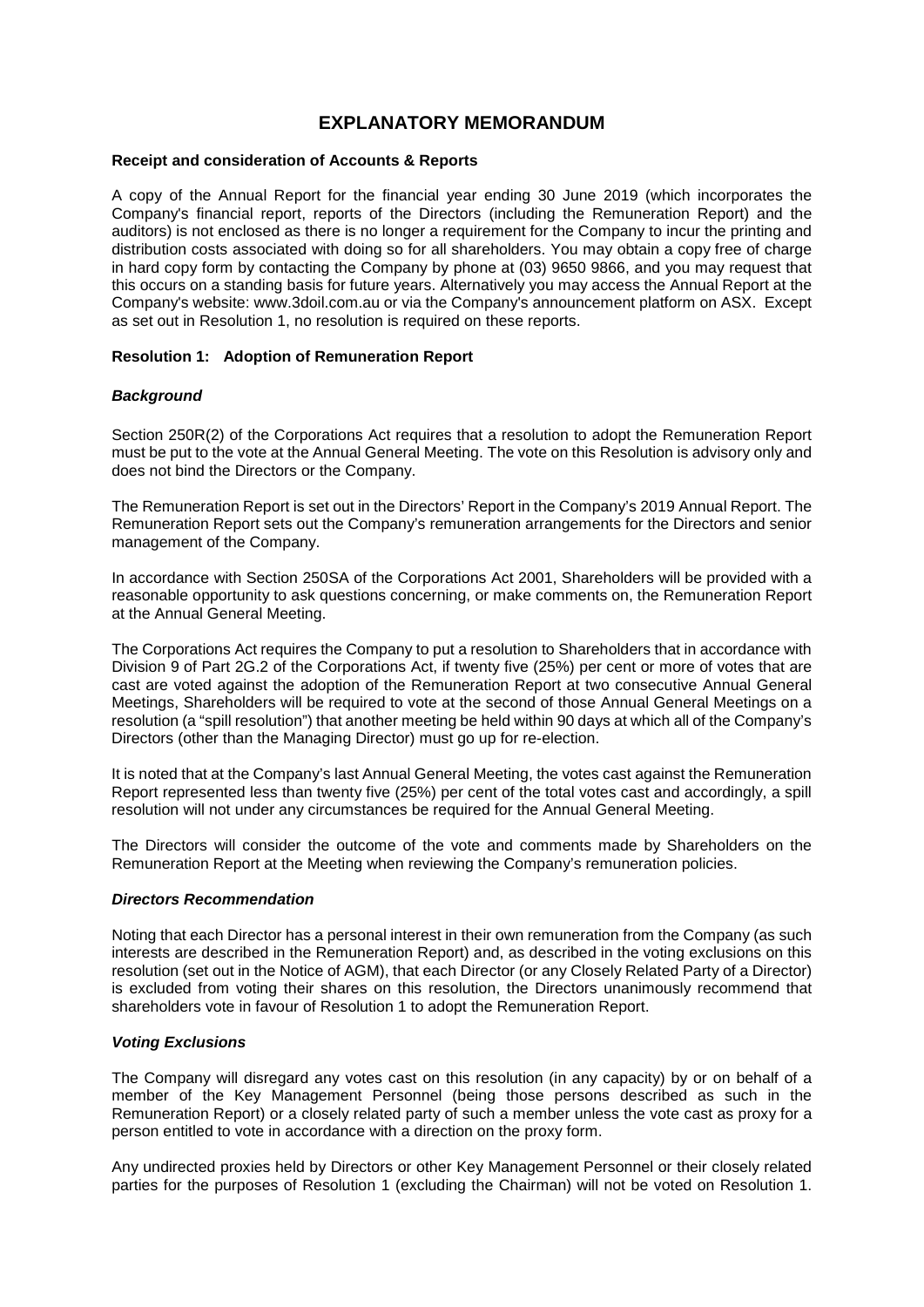Accordingly, if you intend to appoint a member of Key Management Personnel as your proxy, please ensure that you direct them how to vote. The Chairman will vote undirected proxies in favour of Resolution 1.

#### **Resolution 2: Re-election of Mr Leo De Maria as a Director of the Company**

#### *Background*

The Constitution of the Company requires that at every Annual General Meeting, at least one Director must retire from office and provides that such Directors are eligible for re-election at the meeting. Mr De Maria retires by rotation and, being eligible, offers himself for re-election.

Mr De Maria is a Chartered Accountant and has been working in the FMCG industry for 6 years - initially as a Financial Accountant, then as a Commercial Manager.

He has extensive experience across a multitude of areas within company management. Specifically, his core strengths lie within financial management, mergers and acquisitions, supply chain optimisation and risk management. He has worked within a "high turnover - low margin" FMCG environment with significant focus on the continuous improvement of the supply chain, and maintenance of low cost operations.

#### *Directors Recommendation*

The Board (with Mr De Maria abstaining), recommends that shareholders vote in favour of the reelection of Mr De Maria. The Chairman of the meeting intends to vote undirected proxies in favour of Mr De Maria's re-election.

#### *Voting Exclusions*

There are no voting exclusions on this resolution.

#### **Resolution 3: Approval of Proposed Issue of Fully Paid Ordinary Shares to Directors**

#### *Resolution 3(a), 3(b) and 3(c)*

Resolution 3 of the Notice seeks Shareholder approval for the purpose of Listing Rule 10.11 and all other purposes for the future issue of fully paid ordinary shares to Directors of the Company as consideration for 100% of the Director's fees payable to them for the period from 1 December 2019 to 30 November 2020. The Directors seek Shareholder approval on this Resolution to take Shares in lieu of the Company making a physical cash payment for 100% of future Directors fees owed. The deemed issue price of the Shares will be determined by reference to the monthly VWAP of fully paid ordinary shares each month, when the fees are due and payable, subject to a floor price of \$0.05 (5 cents) per Share. The Shares will be issued to Mr Noel Newell, Mr Leo De Maria and Mr Ian Tchacos (or their respective nominees) within 10 business days of the end of each month.

It is the view of Directors that the proposed issue of Shares pursuant to Resolutions 3(a), 3(b) and 3(c) falls within the exception under section 211 of the Corporations Act (reasonable remuneration) given the circumstances of the Company and the position held by the Directors. Accordingly, the Directors are not seeking Shareholder approval under section 208 of the Corporations Act, although Shareholder approval must be obtained pursuant to Listing Rule 10.11.

#### **ASX Listing Rule 10.11**

Listing Rule 10.11 requires a listed company to obtain shareholder approval by ordinary resolution prior to the issue of securities to a related party of the company. Approval pursuant to Listing Rule 7.1 is not required in order to issue the Shares to the Directors as approval is being obtained under Listing Rule 10.11.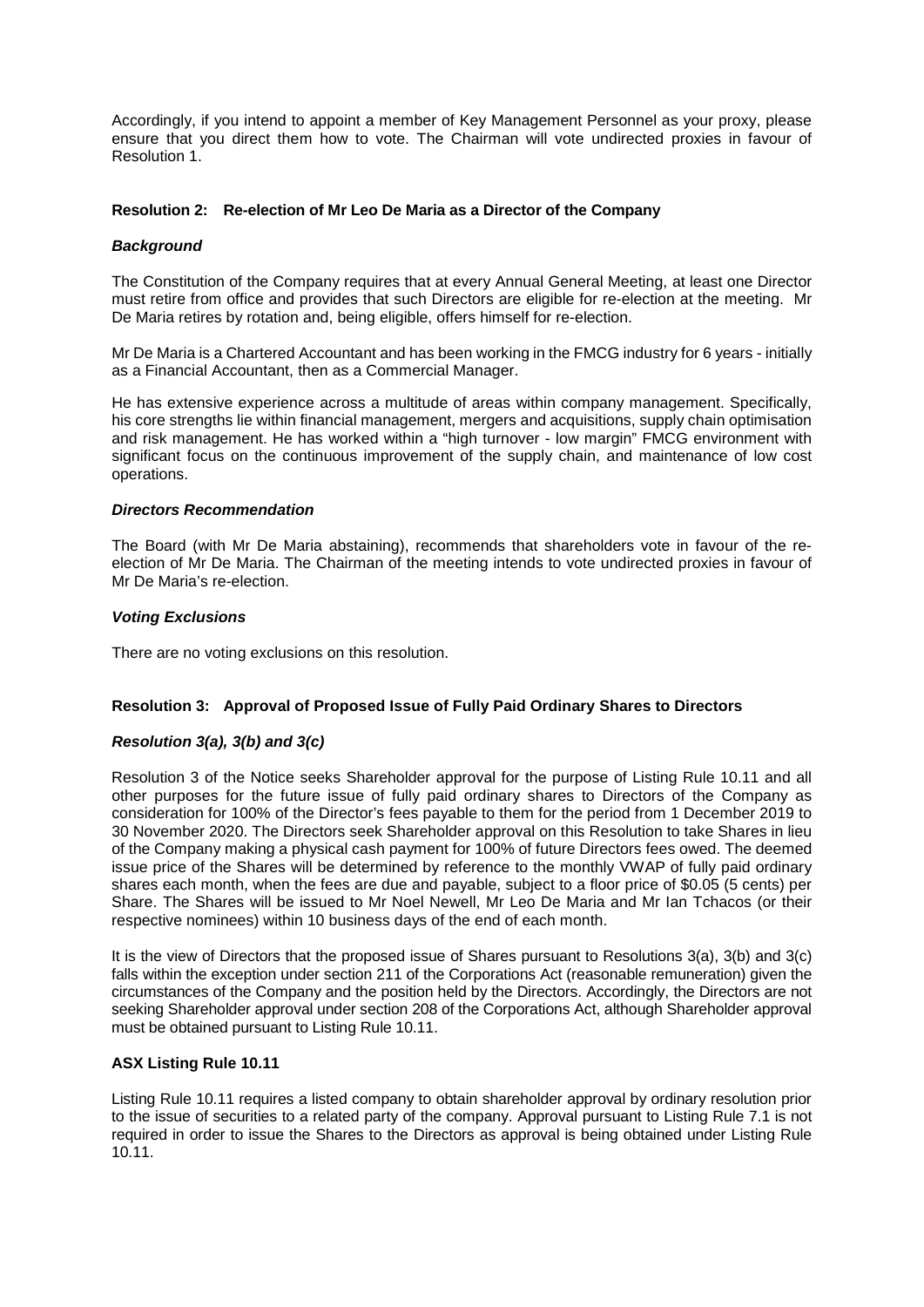Listing Rule 10.13 sets out a number of matters which must be included in a notice of meeting proposing an approval under Listing Rule 10.11. For the purposes of Listing Rule 10.13, the following information is provided in relation to Resolution 3:

- (a) the related parties are Mr Noel Newell, Mr Leo De Maria and Mr Ian Tchacos and they are related parties by virtue of being Directors of the Company;
- (b) the maximum number of Shares to be issued by the Company will be determined by dividing the monthly directors' fees payable by the monthly VWAP (subject to a floor price of \$0.05) (5 cents) per Share) in arrears for each month from 1 December 2019 to 30 November 2020;
- (c) the Company has been granted an ASX waiver from the requirement that the Shares be issued within one month after the date of the AGM and allotment will occur on a monthly basis when the Directors' fees become payable and within 10 business days of the end of each month;
- (d) any fractions of Shares resulting from the calculation will be rounded down to the nearest whole number;
- (e) the Shares will be issued as satisfaction for 100% of monthly Directors' fees of up to \$464,738 for the period payable to Directors at a deemed issue price calculated as the monthly VWAP in arrears for each month from 1 December 2019 to 30 November 2020 (subject to a floor price of \$0.05 (5 cents) per Share);
- (f) there will not be any funds raised through the issue of securities but the Company will be able to reduce its liabilities by up to \$464,738 for the period from 1 December 2019 to 30 November 2020; and
- (g) A voting exclusion statement is included in the Notice of Meeting of which this Explanatory Statement forms part.

The Company's Annual Report for any period during which the shares are issued to Mr Noel Newell, Mr Leo De Maria and Mr Ian Tchacos (or their nominees) shall disclose the details of the number of Shares that were issued to them, including the percentage of the Company's issued capital represented by those Shares.

The relevant interests of the related parties in Shares of the Company and the potential future voting power of each Director based on the future issues of Shares in lieu of Directors fees are set out below:

| <b>Related Party</b> | <b>Shares</b><br>currently<br>held | %<br>Voting<br>power | Maximum No. of<br><b>Shares to be issued</b><br>under Resolutions<br>$3(a)$ , $3(b)$ and $3(c)^{(1)}$ | % increase<br>in voting<br>power for<br>individual<br>dilution <sup>(1)</sup> | % Voting<br>power $(1)$ $(2)$ |
|----------------------|------------------------------------|----------------------|-------------------------------------------------------------------------------------------------------|-------------------------------------------------------------------------------|-------------------------------|
| Mr Noel Newell       | 44,082,229                         | 16.62%               | 7,449,760                                                                                             | 2.81%                                                                         | 18.77%                        |
| Mr Leo De Maria      | 650,070                            | 0.25%                | 900,000                                                                                               | 0.34%                                                                         | 0.56%                         |
| Mr Ian Tchacos       | 428,500                            | 0.16%                | 945,002                                                                                               | 0.36%                                                                         | 0.50%                         |
| <b>TOTAL</b>         | 45,160,799                         | 17.03%               | 9,294,762                                                                                             | 3.50%                                                                         | 19.83%                        |

*Note 1: These figures are based on the maximum number of Shares that will be issued under Resolutions 3(a), 3(b) and 3(c) as it has been assumed that the floor issue price of \$0.05 (5 cents) is the deemed issue price. The monthly gross salary has also been used in calculating the Maximum No. of Shares to be issued under Resolutions 3(a), 3(b) and 3(c), however it is noted that the actual shares to be issued will be calculated on the net salary figure on a monthly basis. In certain circumstances whereby, the preceding months VWAP traded on the ASX is materially greater than \$0.05 the absolute cumulative number of Shares in aggregate to be issued over the 12 month period from 1 December 2019 to 30 November 2020 and their corresponding voting power may be materially less than that outlined in the table.*

*Note 2: It is noted that in relation to Mr Noel Newell's percentage voting power post maximum no. of Shares to be issued under Resolution 3(a), that Mr Newell will not exceed 20% voting power in the Company.*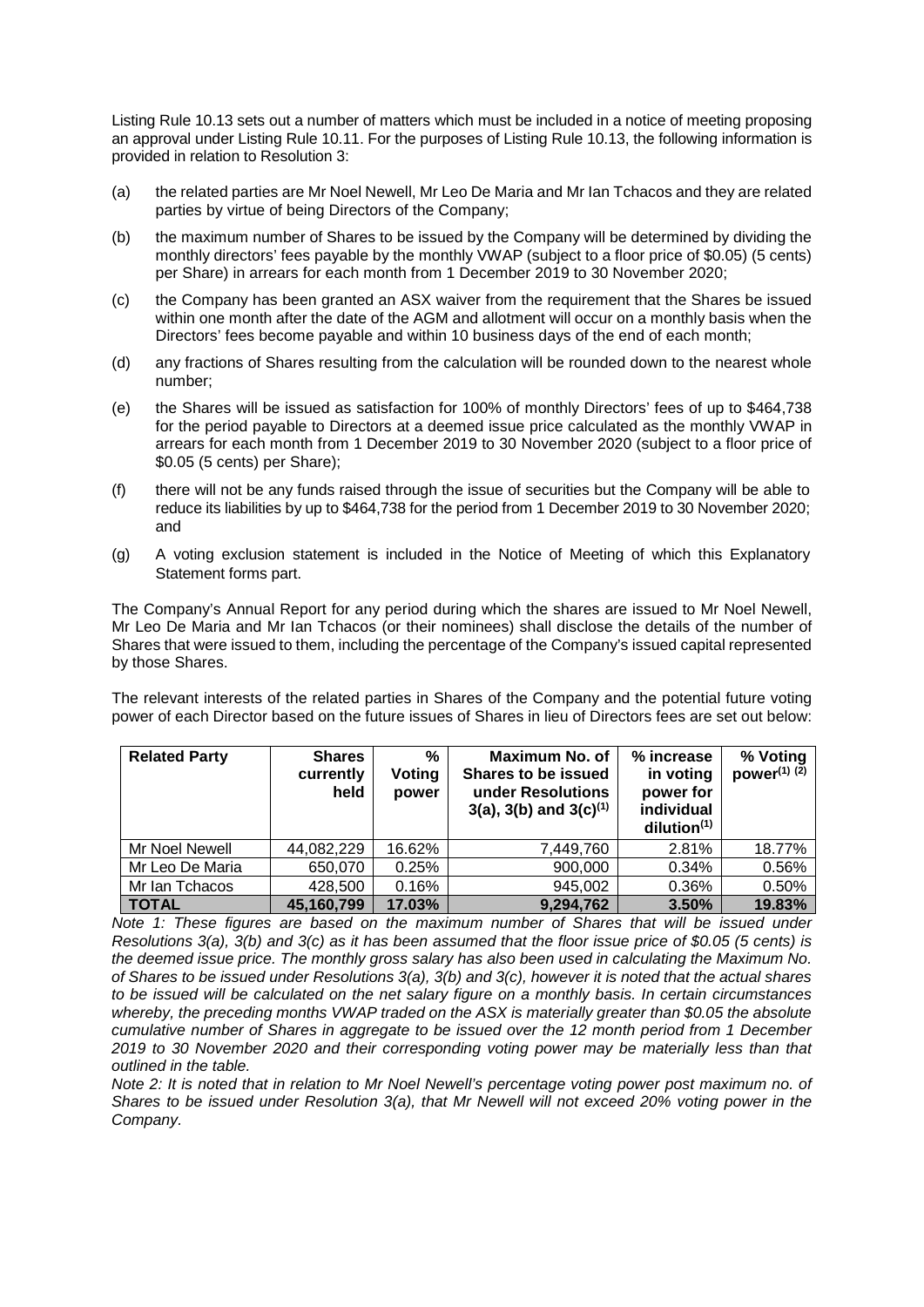#### *Resolution 3(a) – Approval of Proposed Issue of Fully Paid Ordinary Shares to Mr Noel Newell*

Resolution 3(a) of the Notice seeks Shareholder approval for the purpose of Listing Rule 10.11 and all other purposes for the future issue of fully paid ordinary shares to Mr Noel Newell as consideration for 100% of Directors' fees payable to him for the period from 1 December 2019 to 30 November 2020. The deemed issue price of the Shares will be determined by reference to the monthly VWAP of fully paid ordinary shares each month, when the fees are due and payable, subject to a floor price of \$0.05 (5 cents) per Share.

| <b>Related Party</b> | <b>Shares</b><br>currently<br>held | ℅<br>Votina<br>power | <b>Maximum Shares</b><br>to be issued<br>under Resolution<br>3(a) approval | <b>Shares held</b><br>post Resolution<br>3(a) approval | % Voting<br>power post<br><b>Resolution</b><br>3(a) |
|----------------------|------------------------------------|----------------------|----------------------------------------------------------------------------|--------------------------------------------------------|-----------------------------------------------------|
| Mr Noel Newell       | 44,082,229                         | 16.62%               | 7,449,760                                                                  | 51,531,989                                             | 18.77%                                              |

#### *Resolution 3(b) – Approval of Proposed Issue of Fully Paid Ordinary Shares to Mr Leo De Maria*

Resolution 3(b) of the Notice seeks Shareholder approval for the purpose of Listing Rule 10.11 and all other purposes for the future issue of fully paid ordinary shares to Mr Leo De Maria as consideration for 100% of Directors' fees payable to him for the period from 1 December 2019 to 30 November 2020. The deemed issue price of the Shares will be determined by reference to the monthly VWAP of fully paid ordinary shares each month, when the fees are due and payable, subject to a floor price of \$0.05 (5 cents) per Share.

| <b>Related Party</b> | <b>Shares</b><br>currently<br>held | %<br>Voting<br>power | <b>Maximum Shares</b><br>to be issued<br>under Resolution<br>3(b) approval | <b>Shares held</b><br>post Resolution<br>3(b) approval | % Voting<br>power post<br><b>Resolution</b><br>3(b) |
|----------------------|------------------------------------|----------------------|----------------------------------------------------------------------------|--------------------------------------------------------|-----------------------------------------------------|
| Mr Leo De Maria      | 650,070                            | 0.25%                | 900,000                                                                    | 1,550,070                                              | 0.56%                                               |

#### *Resolution 3(c) – Approval of Proposed Issue of Fully Paid Ordinary Shares to Mr Ian Tchacos*

Resolution 3(c) of the Notice seeks Shareholder approval for the purpose of Listing Rule 10.11 and all other purposes for the future issue of fully paid ordinary shares to Mr Ian Tchacos as consideration for 100% of Directors' fees payable to him for the period from 1 December 2019 to 30 November 2020. The deemed issue price of the Shares will be determined by reference to the monthly VWAP of fully paid ordinary shares each month, when the fees are due and payable, subject to a floor price of \$0.05 (5 cents) per Share.

| <b>Related Party</b> | <b>Shares</b><br>currently<br>held | %<br>Votina<br>power | <b>Maximum Shares</b><br>to be issued<br>under Resolution<br>3(c) approval | <b>Shares held</b><br>post Resolution<br>3(c) approval | % Voting<br>power post<br><b>Resolution</b><br>3(c) |
|----------------------|------------------------------------|----------------------|----------------------------------------------------------------------------|--------------------------------------------------------|-----------------------------------------------------|
| Mr Ian Tchacos       | 428,500                            | 0.16%                | 945.002                                                                    | 1.373.502                                              | 0.50%                                               |

#### *Board Recommendation*

The Board believes that Resolution 3 is in the best interests of the Company and unanimously recommends that Shareholders vote in favour of this Resolution. The Chairman of the Meeting intends to vote undirected proxies in favour this Resolution.

#### *Voting Exclusions*

The Company will disregard any votes cast in favour on Resolution 3 by a Director, or a member of the Key Management Personnel or a Closely Related party of such member (Proxy Voter) where they are acting as proxy in contravention of section 250BD of the Corporations Act.

A vote may be cast by a Proxy Voter where the vote is not cast on behalf of the Proxy Voter and either: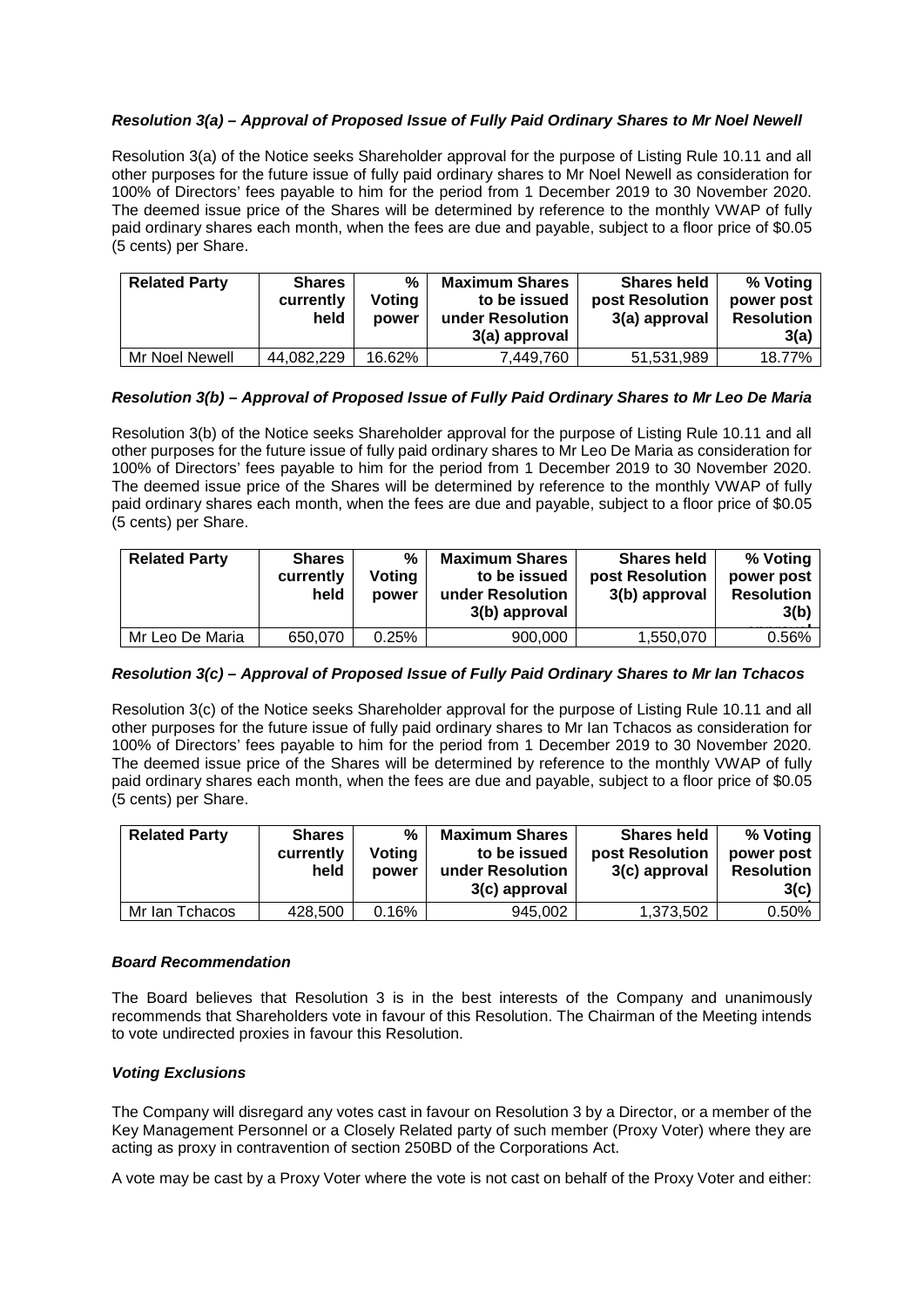- (a) the Proxy Form specifies how that Proxy Voter is to vote; or
- (b) that Proxy Voter is the Chair voting an undirected proxy which expressly authorises the Chair to vote the proxy on a resolution connected with the remuneration of a member of the Key Management Personnel.

#### **Resolution 4: Approval of 10% Placement Facility**

#### *Background*

Listing Rule 7.1A enables eligible entities to issue Equity Securities up to 10% of its issued share capital through placements over a 12 month period after the Annual General Meeting ("10% Placement Facility"). The 10% Placement Facility is in addition to the Company's 15% placement capacity under Listing Rule 7.1.

An eligible entity for the purposes of Listing Rule 7.1A is an entity that is not included in the S&P/ASX 300 Index and has a market capitalisation of \$300 million or less. The Company is an eligible entity.

The Company is now seeking shareholder approval by way of a special resolution to have the ability to issue Equity Securities under the 10% Placement Facility.

The exact number of Equity Securities to be issued under the 10% Placement Facility will be determined in accordance with the formula prescribed in Listing Rule 7.1A.2 (see below).

The Company continues actively seeking to increase work on its current exploration assets and reviewing new potential projects and investments. Should the Company utilise the 10% Placement Facility, it intends to use the funds to acquire new resource assets or investments, to conduct further work on its current projects or to meet additional working capital requirements.

#### **Description of Listing Rule 7.1A**

#### *(a) Shareholder approval*

The ability to issue Equity Securities under the 10% Placement Facility is subject to shareholder approval by way of a special resolution at an Annual General Meeting. This means it requires approval of 75% of the votes cast by shareholders present and eligible to vote (in person, by proxy, by attorney or, in the case of a corporate shareholder, by a corporate representative).

#### *(b) Equity Securities*

Any Equity Securities issued under the 10% Placement Facility must be in the same class as an existing quoted class of Equity Securities of the Company.

The Company, as at the date of the Notice, has on issue one class of Equity Securities, Fully Paid Ordinary Shares.

#### *(c) Formula for calculating 10% Placement Facility*

Listing Rule 7.1A.2 provides that eligible entities which have obtained shareholder approval at an Annual General Meeting may issue or agree to issue, during the 12 month period after the date of the Annual General Meeting, a number of Equity Securities calculated in accordance with the following formula:

#### **(A x D)–E**

- **A** is the number of shares on issue 12 months before the date of issue or agreement:
	- (A) plus the number of fully paid shares issued in the 12 months under an exception in Listing Rule 7.2;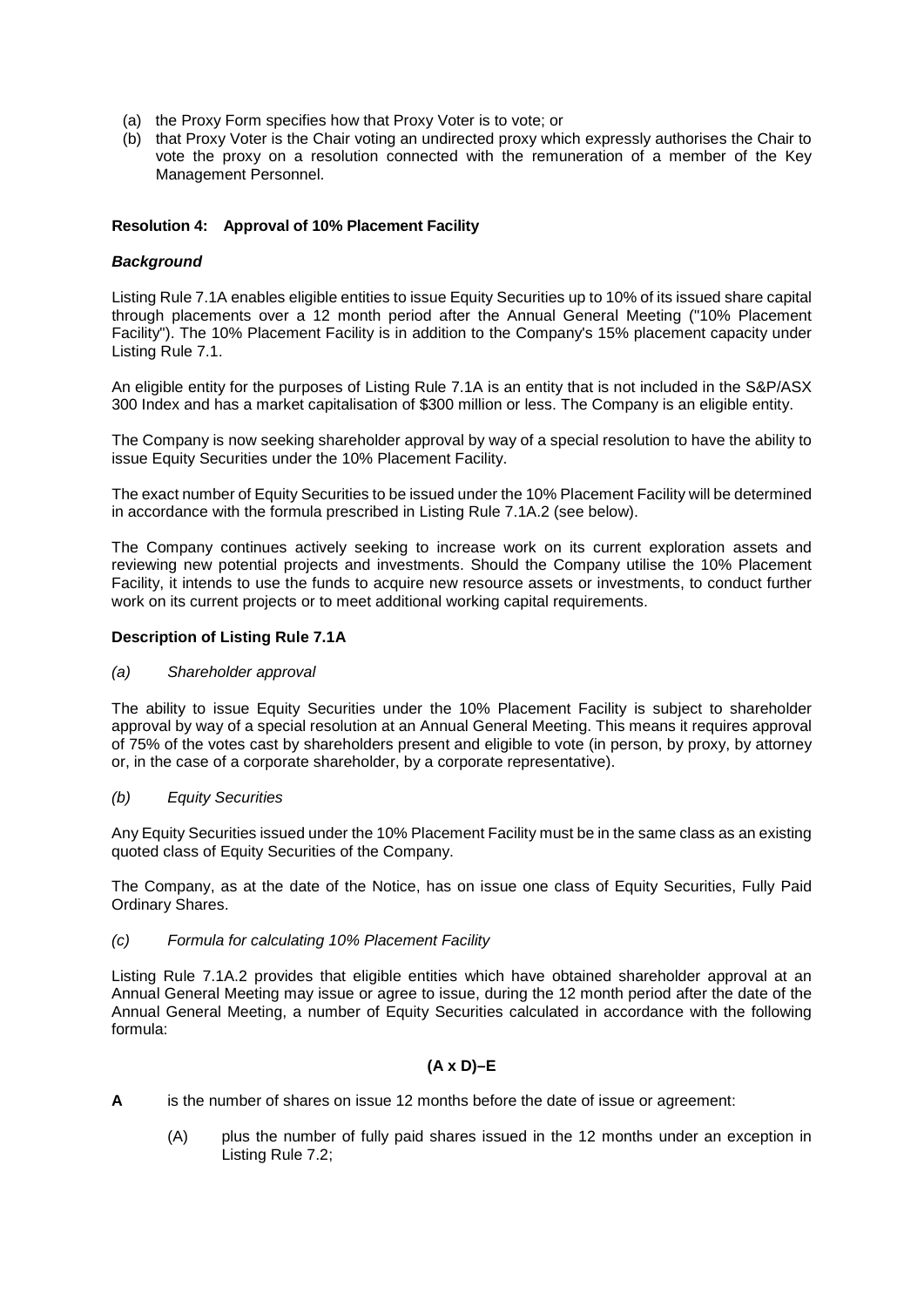- (B) plus the number of partly paid shares that became fully paid in the 12 months;
- (C) plus the number of fully paid shares issued in the 12 months with approval of holders of shares under Listing Rules 7.1 and 7.4. This does not include an issue of fully paid shares under the entity's 15% placement capacity without shareholder approval;
- (D) less the number of fully paid shares cancelled in the 12 months.

Note that A has the same meaning in Listing Rule 7.1 when calculating an entity's 15% placement capacity.

- **D** is 10%
- **E** is the number of Equity Securities issued or agreed to be issued under Listing Rule 7.1A.2 in the 12 months before the date of the issue or agreement to issue that are not issued with the approval of shareholders under Listing Rule 7.1 or 7.4.
- *(d) Listing Rule 7.1 and Listing Rule 7.1A*

The ability of an entity to issue Equity Securities under Listing Rule 7.1A is in addition to the entity's 15% placement capacity under Listing Rule 7.1.

The actual number of Equity Securities that the Company will have capacity to issue under Listing Rule 7.1A will be calculated at the date of issue of the Equity Securities in accordance with the formula prescribed in Listing Rule 7.1A.2.

#### *(e) Minimum Issue Price*

The issue price of Equity Securities issued under Listing Rule 7.1A must be not less than 75% of the VWAP of Equity Securities in the same class calculated over the 15 trading days on which trades in that class were recorded immediately before:

- (i) the date on which the price at which the Equity Securities are to be issued is agreed;
- or
- (ii) if the Equity Securities are not issued within 5 trading days of the date in paragraph (i) above, the date on which the Equity Securities are issued.

#### *(f) 10% Placement Period*

Shareholder approval of the 10% Placement Facility under Listing Rule 7.1A is valid from the date of the Annual General Meeting at which the approval is obtained and expires on the earlier to occur of:

- (i) the date that is 12 months after the date of the Annual General Meeting at which the approval is obtained; or
- (ii) the date of the approval by shareholders of a transaction under Listing Rules 11.1.2 (a significant change to the nature or scale of activities) or 11.2 (disposal of main undertaking).

#### (**10% Placement Period**).

#### **Listing Rule 7.1A**

The effect of Resolution 4 will be to allow the Directors to issue the Equity Securities under Listing Rule 7.1A during the 10% Placement Period without using the Company's 15% placement capacity under Listing Rule 7.1.

Resolution 4 is a special resolution and therefore requires approval of 75% of the votes cast by Shareholders present and eligible to vote (in person, by proxy, by attorney or, in the case of a corporate Shareholder, by a corporate representative).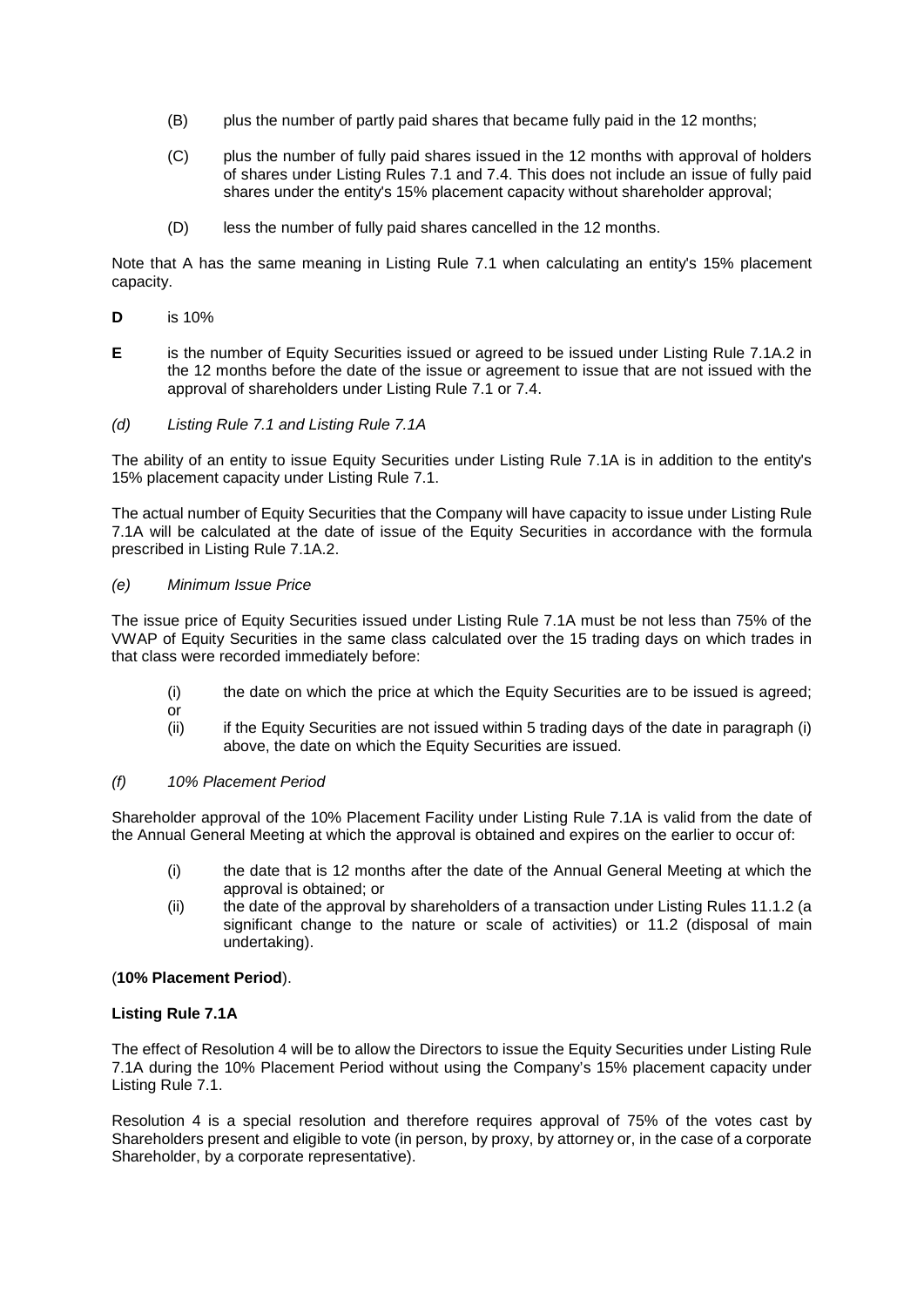#### **Specific information required by Listing Rule 7.3A**

Pursuant to and in accordance with Listing Rule 7.3A, information is provided in relation to the approval of the 10% Placement Facility as follows:

- (a) The Equity Securities will be issued at an issue price of not less than 75% of the VWAP for the Company's Equity Securities over the 15 trading days on which trades in that class were recorded immediately before:
	- (i) the date on which the price at which the Equity Securities are to be issued is agreed; or
	- $(iii)$  if the Equity Securities are not issued within 5 trading days of the date in paragraph (i) above, the date on which the Equity Securities are issued.
- (b) If Resolution 4 is approved by Shareholders and the Company issues Equity Securities under the 10% Placement Facility, the existing Shareholders' voting power in the Company will be diluted as shown in the below table. Shareholders may be exposed to economic risk and voting dilution, including the following:
	- (i) the market price for the Company's Equity Securities may be significantly lower on the date of the issue of the Equity Securities than on the date of the Annual General Meeting; and
	- (ii) the Equity Securities may be issued at a price that is at a discount to the market price for the Company's Equity Securities on the issue date.

The below table shows the dilution of existing Shareholders on the basis of the market price of Shares as at **25 September 2019** and the current number of ordinary securities for variable "A" calculated in accordance with the formula in Listing Rule 7.1A(2) as at the date of this Notice.

The table also shows:

- two examples where variable "A" has increased, by 50% and 100%. Variable "A" is based on the number of ordinary securities the Company has on issue. The number of ordinary securities on issue may increase as a result of issues of ordinary securities that do not require Shareholder approval (for example, a pro rata entitlements issue or scrip issued under a takeover offer) or future specific placements under Listing Rule 7.1 that are approved at a future Shareholders' meeting; and
- two examples of where the issue price of ordinary securities has decreased by 50% and increased by 100% as against the current market price.

|                                                                |                                  |                                                                     | <b>Issue Price</b>                              |                                                                    |
|----------------------------------------------------------------|----------------------------------|---------------------------------------------------------------------|-------------------------------------------------|--------------------------------------------------------------------|
| Variable 'A' in Listing<br><b>Rule 7.1A.2</b>                  |                                  | \$0.0375<br>50% decrease in<br><b>Current Share</b><br><b>Price</b> | \$0.075<br><b>Current Share</b><br><b>Price</b> | \$0.15<br>100% increase in<br><b>Current Share</b><br><b>Price</b> |
| <b>Current Variable A</b><br>265,188,372 Shares                | 10%<br>Voting<br><b>Dilution</b> | 26,518,837<br>Shares                                                | 26,518,837<br><b>Shares</b>                     | 26,518,837<br><b>Shares</b>                                        |
|                                                                | <b>Funds</b><br>raised           | \$994,456                                                           | \$1,988,913                                     | \$3,977,826                                                        |
| 50% increase in current<br>Variable A<br>397,782,558 Shares    | 10%<br>Voting<br><b>Dilution</b> | 39,778,256<br><b>Shares</b>                                         | 39,778,256<br><b>Shares</b>                     | 39,778,256<br><b>Shares</b>                                        |
|                                                                | <b>Funds</b><br>raised           | \$1,491,685                                                         | \$2,983,369                                     | \$5,966,738                                                        |
| 100% increase in current<br>Variable A<br>530, 376, 744 Shares | 10%<br>Voting<br><b>Dilution</b> | 53,037,674<br><b>Shares</b>                                         | 53,037,674<br><b>Shares</b>                     | 53,037,674<br><b>Shares</b>                                        |
|                                                                | <b>Funds</b><br>raised           | \$1,988,913                                                         | \$3,977,826                                     | \$7,955,651                                                        |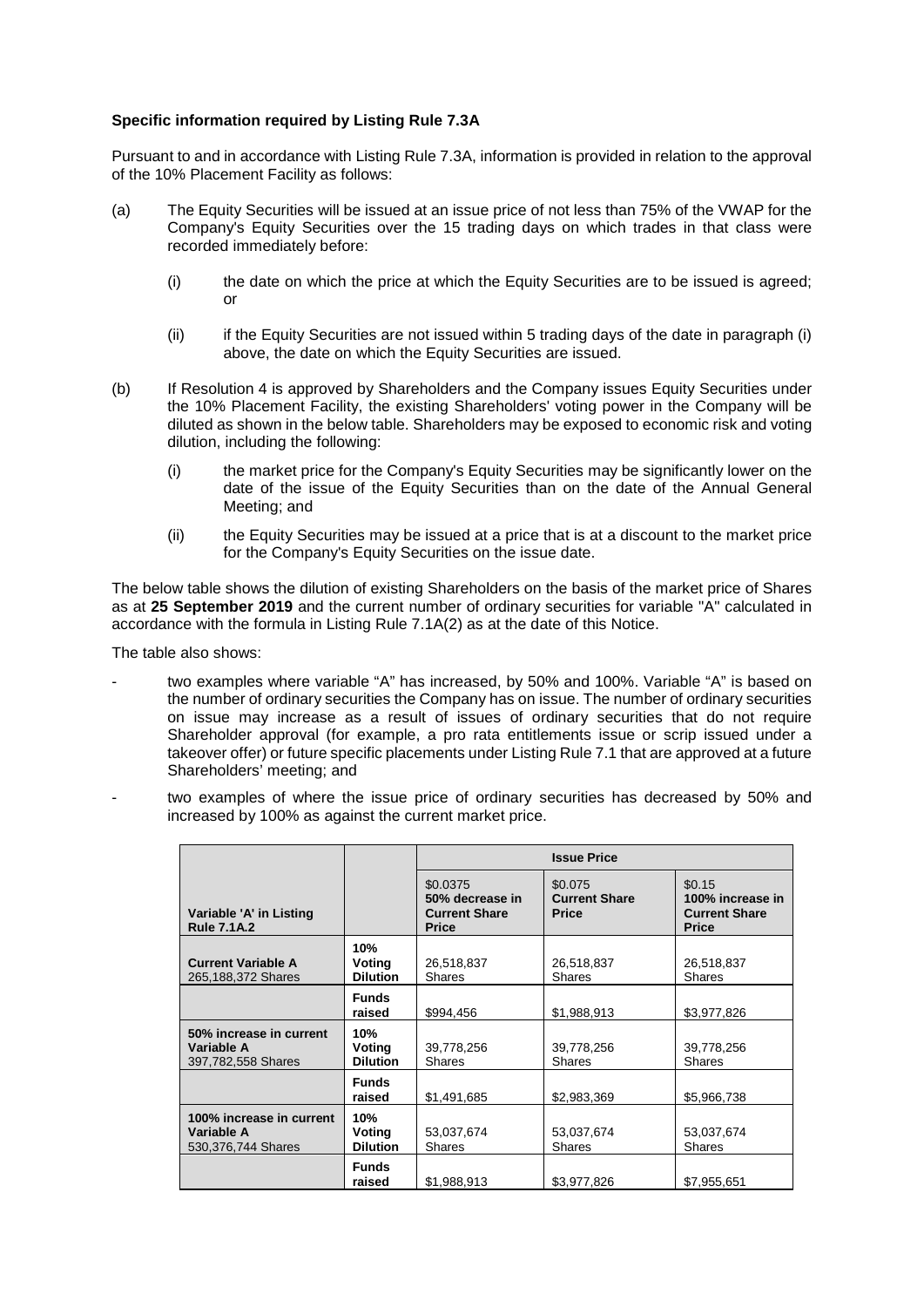The table has been prepared on the following assumptions:

- The Company issues the maximum number of Equity Securities available under the 10% Placement Facility;
- No Options (including any Options issued under the 10% Placement Facility) are exercised into Shares before the date of the issue of the Equity Securities;
- The 10% voting dilution reflects the aggregate percentage dilution against the issued share capital at the time of issue. This is why the voting dilution is shown in each example as 10%;
- The table does not show an example of dilution that may be caused to a particular Shareholder by reason of placements under the 10% Placement Facility, based on that Shareholder's holding at the date of the Annual General Meeting;
- The table shows only the effect of issues of Equity Securities under Listing Rule 7.1A, not under the 15% placement capacity under Listing Rule 7.1;
- The issue of Equity Securities under the 10% Placement Facility consists only of Shares. If the issue of Equity Securities includes Options, it is assumed that those Options are exercised into Shares for the purpose of calculating the voting dilution effect on existing Shareholders; and,
- The issue price is **\$0.075** (7.5 cents), being the closing price of the Shares on ASX on **25 September 2019.**
- (c) The Company will only issue and allot the Equity Securities during the 10% Placement Period. The approval under Resolution 6 for the issue of the Equity Securities will cease to be valid in the event that Shareholders approve a transaction under Listing Rule 11.1.2 (a significant change to the nature or scale of activities or Listing Rule 11.2 (disposal of main undertaking).
- (d) The Company may seek to issue the Equity Securities for the following purposes:
	- (i) non-cash consideration for the acquisition of the new assets and investments. In such circumstances the Company will provide a valuation of the non-cash consideration as required by Listing Rule 7.1A.3; or
	- (ii) cash consideration. In such circumstances, the Company intends to use the funds raised towards an acquisition of new assets or investments (including expense associated with such acquisition) and continued exploration expenditure on the Company's current assets and/or general working capital.
- (e) The Company will comply with the disclosure obligations under Listing Rules 7.1A(4) and 3.10.5A upon issue of any Equity Securities.

The Company's allocation policy is dependent on the prevailing market conditions at the time of any proposed issue pursuant to the 10% Placement Facility. The identity of the allottees of Equity Securities will be determined on a case-by-case basis having regard to the factors including but not limited to the following:

- (i) the methods of raising funds that are available to the Company, including but not limited to, rights issue or other issue in which existing security holders can participate;
- (ii) the effect of the issue of the Equity Securities on the control of the Company;
- (iii) the financial situation and solvency of the Company; and,
- (iv) advice from corporate, financial and broking advisers (if applicable).

The allottees under the 10% Placement Facility have not been determined as at the date of this Notice but may include existing substantial Shareholders and/or new Shareholders who are not related parties or associates of a related party of the Company.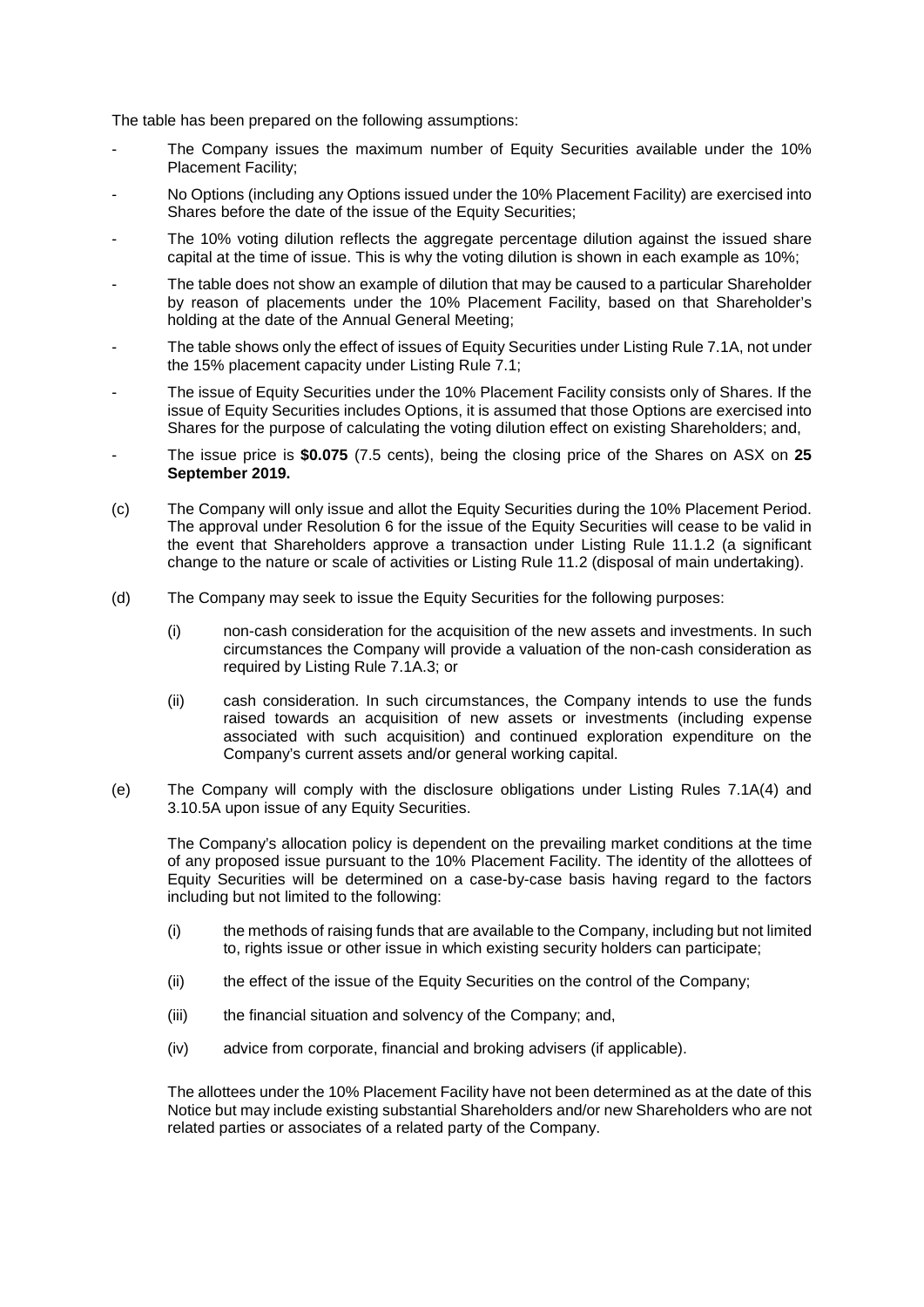Further, if the Company is successful in acquiring new resources assets or investments, it is likely that the allottees under the 10% Placement Facility will be the vendors of the new resources assets or investments.

(f) A voting exclusion statement is included in the Notice. At the date of this Notice, the Company has not approached any particular existing Shareholder or security holder or an identifiable class of existing security holder to participate in the issue of the Equity Securities. No existing Shareholder's votes will therefore be excluded under the voting exclusion in the Notice.

#### *Directors Recommendations*

The Directors of the Company believe that Resolution 4 is in the best interests of the Company and unanimously recommend that Shareholders vote in favour of this Resolution.

#### *Voting Exclusions*

The Company will disregard any votes cast in favour on Resolution 4 by any person who is expected to participate in the proposed issue or any person who will obtain a material benefit, except a benefit solely in the capacity of a holder of ordinary shares, and any associate of such person.

However, the entity need not disregard a vote if:

- it is cast by a person as proxy for a person who is entitled to vote, in accordance with the directions on the proxy form; or
- it is cast by the person chairing the meeting as proxy for a person who is entitled to vote, in accordance with a direction on the proxy form to vote as the proxy decides.

#### *Additional Disclosure under Listing Rule 7.3A*

#### **Information under Listing Rule 7.3A.6(a):**

The table below shows the total number of equity securities issued in the past 12 months preceding the date of the Annual General Meeting and the percentages those issues represent of the total number of equity securities on issue at the commencement of the 12 month period.

| Equity securities on issue 12 months preceding the    | 264,753,590 |
|-------------------------------------------------------|-------------|
| date of the meeting                                   |             |
| Equity securities issued in the prior 12 month period | 434.782     |
| Percentage previous issues represent of total         |             |
| number of equity securities on issue at               | 0.16%       |
| commencement of 12 month period                       |             |

See below details of issues of all equity securities made in the previous 12 months:

| Date of issue:                  | 21 November 2018                                                                                                                                                   |
|---------------------------------|--------------------------------------------------------------------------------------------------------------------------------------------------------------------|
| <b>Number issued:</b>           | 434.782                                                                                                                                                            |
| Type of equity security:        | Fully paid ordinary shares                                                                                                                                         |
| <b>Terms of securities:</b>     | Fully paid ordinary shares in the capital of the company.                                                                                                          |
| <b>Recipient of securities:</b> | Mr Noel Newell                                                                                                                                                     |
| <b>Price:</b>                   | Issue price of \$0.115 (11.5 cents) per share                                                                                                                      |
| <b>Consideration received:</b>  | \$49,999.93                                                                                                                                                        |
| <b>Use of Consideration:</b>    | Funds used to for WA-527-P Seismic purchase and<br>comprehensive Prospectivity update, WA-527-P Seismic<br>planning and providing working capital for the Company. |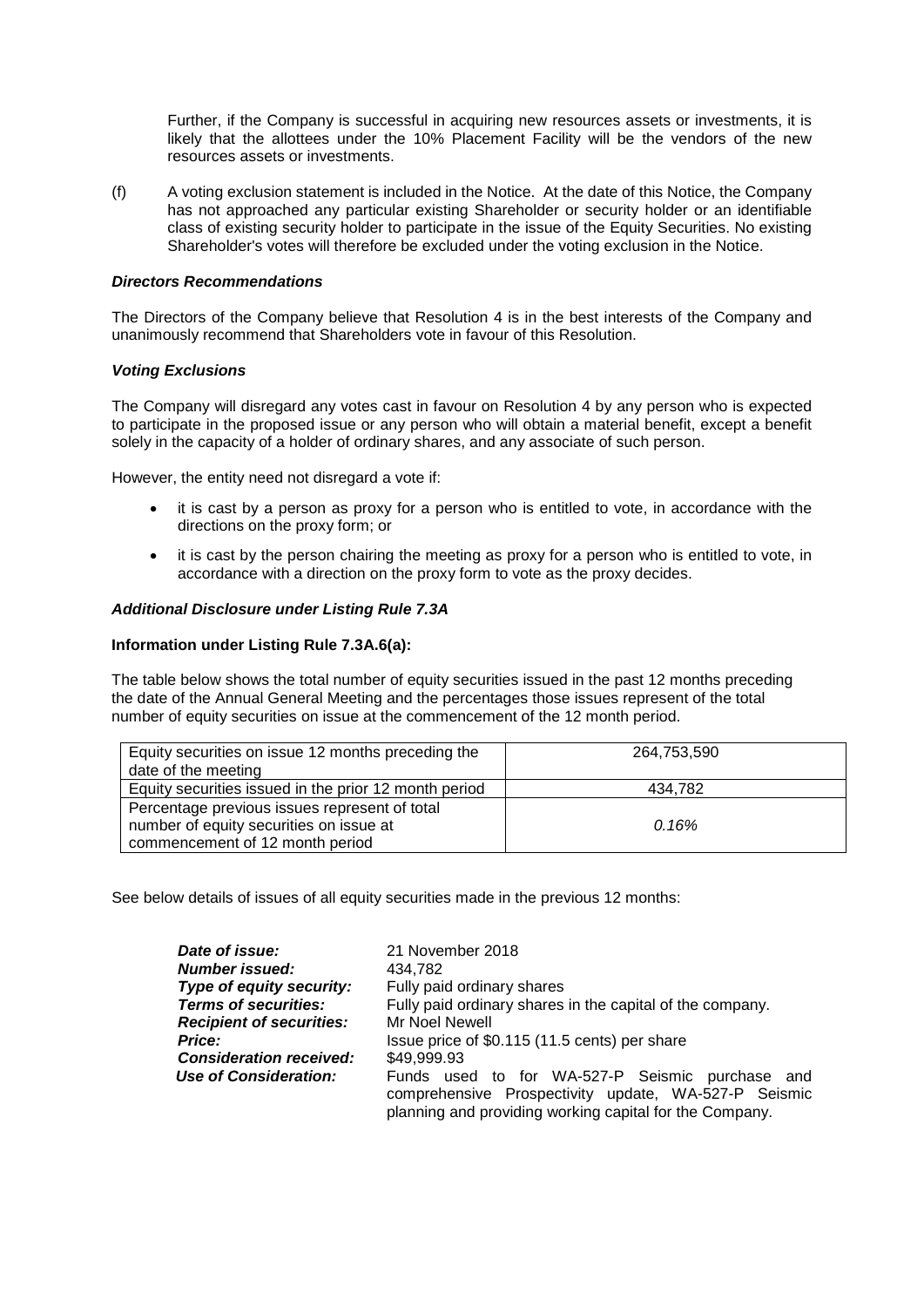#### **GLOSSARY**

The following terms have the following meanings in this Explanatory Statement:

"**\$**" means Australian Dollars;

"**10% Placement Facility**" has the meaning as defined in the Explanatory Statement for Resolution 4;

"**10% Placement Period Facility**" has the meaning as defined in the Explanatory Statement for Resolution 4;

"**Annual Report**" means the Directors' Report, the Financial Report, and Auditor's Report, in respect to the year ended 30 June 2019;

"**ASX**" means ASX Limited ABN 98 008 624 691 or the Australian Securities Exchange, as the context requires;

"**Auditor's Report**" means the auditor's report on the Financial Report;

"**AEDST**" means Australian Eastern Daylight Standard Time.

"**Board**" means the Directors acting as the board of Directors of the Company or a committee appointed by such board of Directors;

"**Chairman**" means the person appointed to chair the Meeting of the Company convened by the Notice;

"**Closely Related Party**" means:

- (a) a spouse or child of the member; or
- (b) has the meaning given in section 9 of the Corporations Act.

"**Company**" means 3D Oil Limited ACN 105 597 279;

"**Constitution**" means the constitution of the Company as at the date of the Meeting;

"**Corporations Act**" means the Corporations Act 2001 (Cth);

"**Director**" means a Director of the Company;

"**Directors Report**" means the annual directors' report prepared under Chapter 2M of the Corporations Act for the Company and its controlled entities;

"**Equity Security**" has the same meaning as in the Listing Rules;

"**Explanatory Memorandum**" means the explanatory memorandum which forms part of the Notice;

"**Financial Report**" means the annual financial report prepared under Chapter 2M of the Corporations Act for the Company and its controlled entities;

"**Key Management Personnel**" means persons having authority and responsibility for planning, directing and controlling the activities of the Company, directly or indirectly, including any Director (whether executive or otherwise) of the Company;

"**Listing Rules**" means the Listing Rules of the ASX;

"**Meeting**" has the meaning given in the introductory paragraph of the Notice;

"**Notice**" means the Notice of Meeting accompanying this Explanatory Statement;

"**Proxy Form**" means the proxy form attached to the Notice;

"**Remuneration Report**" means the remuneration report which forms part of the Directors' Report of 3D Oil Limited for the financial year ended 30 June 2019 and which is set out in the 2019 Annual Report.

"**Resolution**" means a resolution referred to in the Notice;

"**Section**" means a section of the Explanatory Memorandum;

"**Share**" means a fully paid ordinary share in the capital of the Company;

"**Shareholder**" means shareholder of the Company;

"**VWAP**" means volume weighted average price.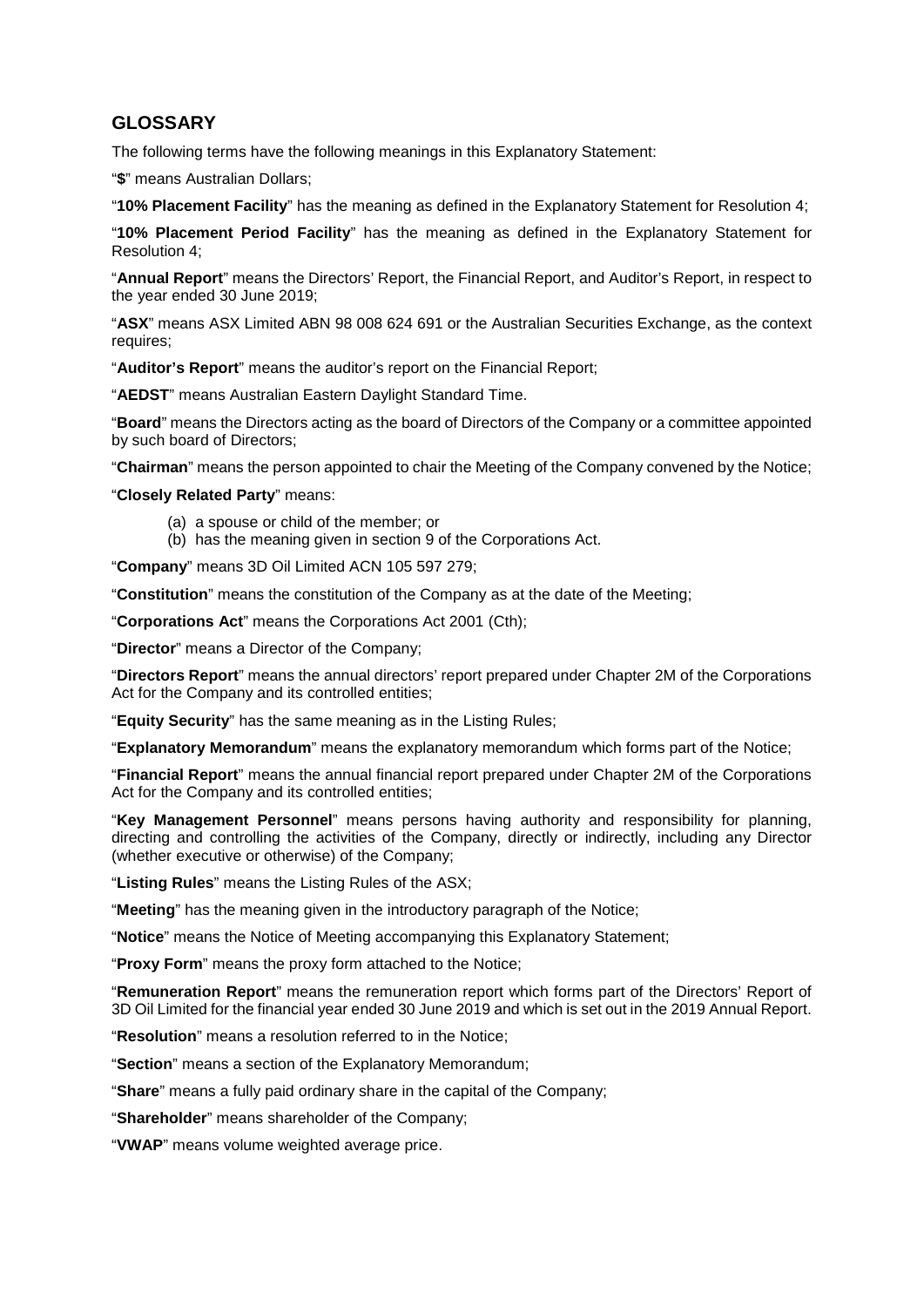

### **Need assistance?**

**Phone:**

**Online:**



1300 850 505 (within Australia) +61 3 9415 4000 (outside Australia)

www.investorcentre.com/contact



#### **YOUR VOTE IS IMPORTANT**

For your proxy appointment to be effective it must be received by **2:00pm (AEDT) Saturday, 9 November 2019**

## **Proxy Form**

#### **How to Vote on Items of Business Lodge your Proxy Form:**

All your securities will be voted in accordance with your directions.

#### **APPOINTMENT OF PROXY**

**Voting 100% of your holding:** Direct your proxy how to vote by marking one of the boxes opposite each item of business. If you do not mark a box your proxy may vote or abstain as they choose (to the extent permitted by law). If you mark more than one box on an item your vote will be invalid on that item.

**Voting a portion of your holding:** Indicate a portion of your voting rights by inserting the percentage or number of securities you wish to vote in the For, Against or Abstain box or boxes. The sum of the votes cast must not exceed your voting entitlement or 100%.

**Appointing a second proxy:** You are entitled to appoint up to two proxies to attend the meeting and vote on a poll. If you appoint two proxies you must specify the percentage of votes or number of securities for each proxy, otherwise each proxy may exercise half of the votes. When appointing a second proxy write both names and the percentage of votes or number of securities for each in Step 1 overleaf.

**A proxy need not be a securityholder of the Company.**

#### **SIGNING INSTRUCTIONS FOR POSTAL FORMS**

**Individual:** Where the holding is in one name, the securityholder must sign.

**Joint Holding:** Where the holding is in more than one name, all of the securityholders should sign.

Power of Attorney: If you have not already lodged the Power of Attorney with the registry, please attach a certified photocopy of the Power of Attorney to this form when you return it.

**Companies:** Where the company has a Sole Director who is also the Sole Company Secretary, this form must be signed by that person. If the company (pursuant to section 204A of the Corporations Act 2001) does not have a Company Secretary, a Sole Director can also sign alone. Otherwise this form must be signed by a Director jointly with either another Director or a Company Secretary. Please sign in the appropriate place to indicate the office held. Delete titles as applicable.

#### **ATTENDING THE MEETING**

**If you are attending in person, please bring this form with you to assist registration.**

#### **Corporate Representative**

If a representative of a corporate securityholder or proxy is to attend the meeting you will need to provide the appropriate "Appointment of Corporate Representative" prior to admission. A form may be obtained from Computershare or online at www.investorcentre.com under the help tab, "Printable Forms".

#### **Online:**

Lodge your vote online at www.investorvote.com.au using your secure access information or use your mobile device to scan the personalised QR code.

Your secure access information is

**SRN/HIN: Control Number: 182794**

For Intermediary Online subscribers (custodians) go to www.intermediaryonline.com

**By Mail:**

Computershare Investor Services Pty Limited GPO Box 242 Melbourne VIC 3001 Australia

**By Fax:**

1800 783 447 within Australia or +61 3 9473 2555 outside Australia



**PLEASE NOTE:** For security reasons it is important that you keep your SRN/HIN confidential.